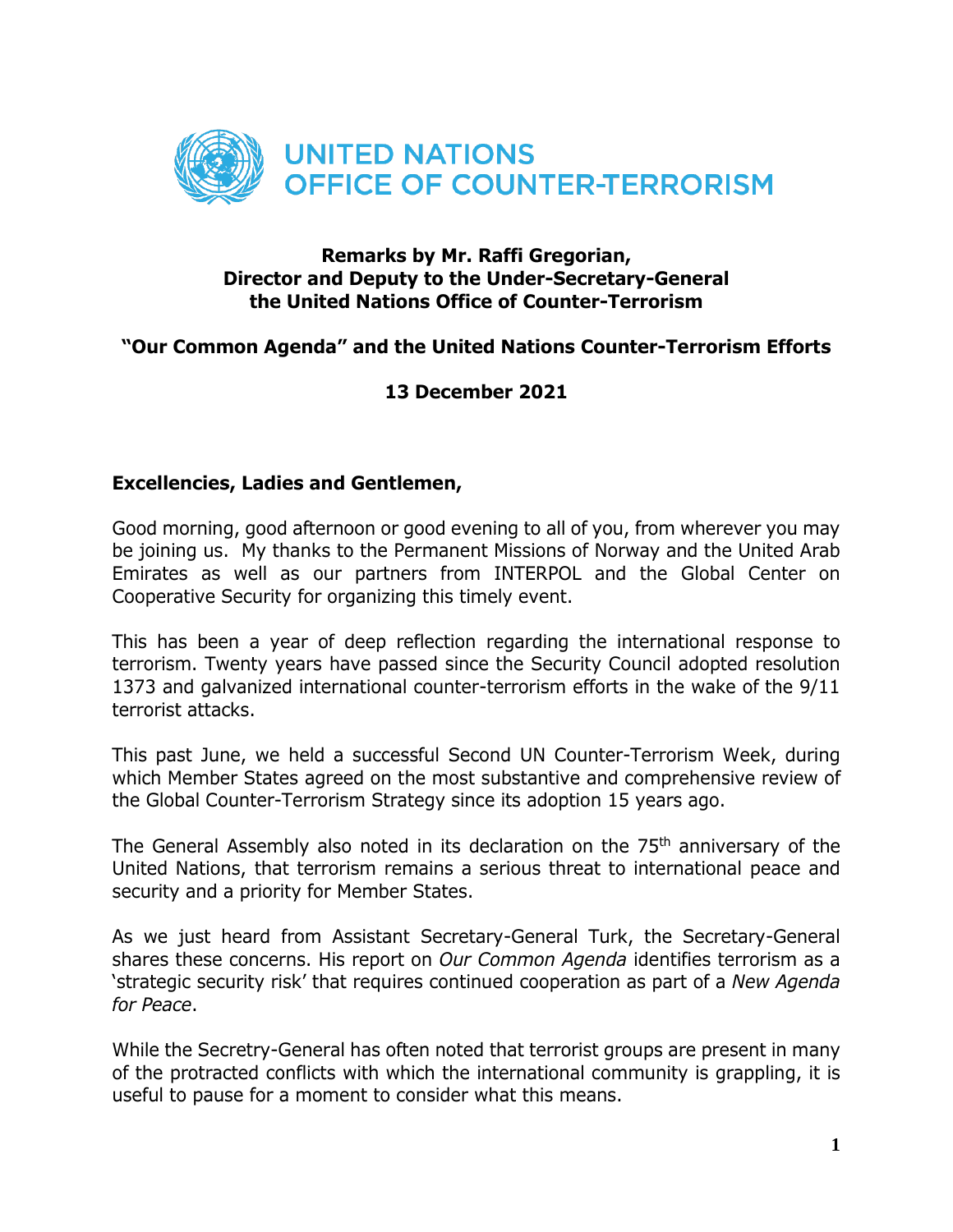First of all, when referring to terrorism in protracted conflicts, we are speaking mainly of Al-Qaida, Da'esh and their affiliates or splinter groups that have grafted themselves onto local insurgencies, often increasing their lethality, profile and their regional or even international reach – phenomena presaged in 2009 by John Mackinlay's *Insurgent Archipelago* and David Kilkullen's *Accidental Guerrilla*.

As a result, strategies that were effective for countering relatively small terrorist groups such as Al-Qaida as it was in 2001 proved to be of limited value against a terrorist insurgency like Da'esh. At its height Da'esh included not only huge numbers of Iraqi and Syrian nationals, but also attracted an estimated 40,000 plus fighters from over 80 countries.

It was in response to this "foreign terrorist fighter phenomenon" that the Securiy Council adopted resolution 2178 in September 2014 obliging all Member States to criminalize acts related to traveling for the purposes of engaging in terrorist activity. But resolution 2178 also included several operative paragraphs related to all-ofsociety approaches to counter violent extremism as a means of addressing the factors pushing and pulling recruits to join Da'esh.

Subsequent resolutions addressed related issues such as countering terrorist narratives or rehabilitating and reintegrating former terrorist offenders, themes which the General Assembly went on to address this year's biennial review of the 2006 Global Counter-Terrorism Strategy, the first pillar of which is addressing the conditions conducive to the spread of terrorism.

In my view, these resolutions collectively have moved counter-terrorism from a field originally designed to defeat the use of terrorist tactics by small groups into an enterprise that is more akin to counter-isurgency, which to be conducted effectively requires a comprehensive political, economic, social, military and law enforcement response conducted in a human rights compliant manner. Which is how we conceptualize counter-terrorism today, despite the fact neither insurgency nor terrorism has an internationally agreed upon definition. The lines between peacebuilding and peacekeeping set down in the original Agenda for Peace have now become thorougly blurred.

So how does this relate to *Our Common Agenda* and a *New Agenda for Peace*? Well, a successful 'traditional' counter-insurgency—which historically may take a decade or more—addresses whatever *legitimate* grievances may be fueling popular support for the insurgents. Winning "hearts and minds," a term used in the successful Malayan counterinsurgency of the 1950s, is fundamentally about rebooting the social contract, which is at the root of *Our Common Agenda*.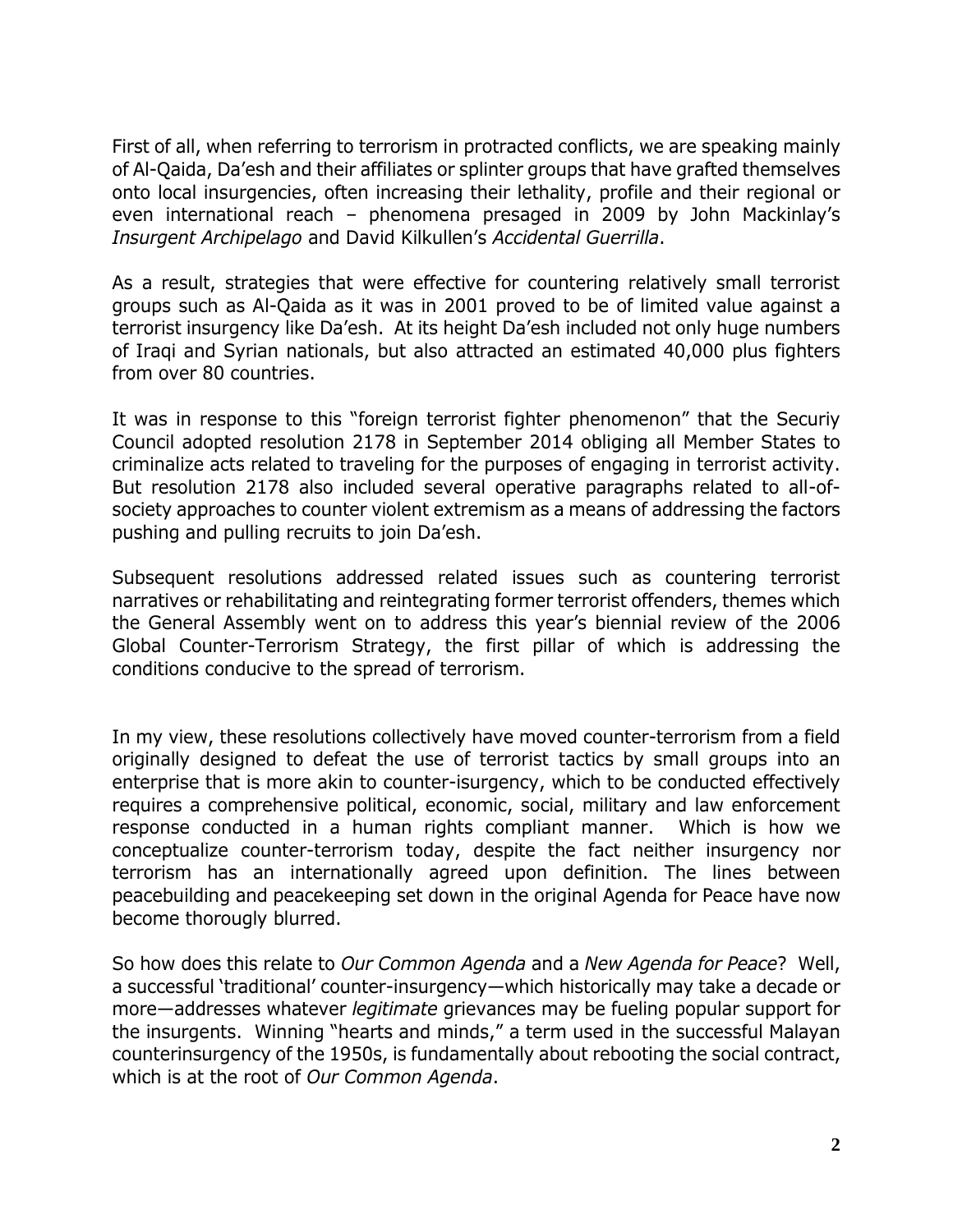So in developing the *New Agenda for Peace*, we need to ask ourselves whether the threat landscape in 2023, shaped by transformative technologies, will require another step change like the one from represented by UNSCR 1373 to UNSCR 2178? Or how to adapt today's whole-of-government and whole-of-society approaches to stay relevant to the evolving nature of the terrorist threat?

That is because while terrorists and violent extremists exploit growing polarization, dissatisfaction and distrust within societies, the interplay between terrorism, weak governance, armed conflict, and organized crime adds complexity to an already difficult challenge.

Yet we also cannot simply artificially conflate these challenges. They each require appropriate instruments, the right amount of attention, and counter-terrorism needs to be integrated as part of sophisticated and comprehensive responses.

Counter-terrorism intersects with big public policy objectives for Member States and the United Nations, including sustainable development, sustaining peace, and human rights, objectives that are at the heart of the Secretary-General's report on *Our Common Agenda.*

Therefore, countering terrorism is not only *a part* of the Common Agenda, but it is also intertwined with progress *across* the Common Agenda. In this vein, there are strong synergies between the vision set out by the Secretary-General in his report, in terms of both objectives and methods, and the United Nations Global Counter-Terrorism Strategy and its review.

Indeed, there are strong synergies with the efforts we are already undertaking to reinvigorate multilateral and inclusive counter-terrorism cooperation.

Since its establishment in 2017, UNOCT has prioritized the development of partnerships and breaking silos to better address terrorism and its underlying drivers through such a holistic and inclusive manner.

The Secretary-General's Global Counter-Terrorism Coordination Compact is one of the largest coordination frameworks at the United Nations, across the Organization's three pillars of work, geared towards delivering as "one UN" in support of Member States, by bringing together 43 entities, and connecting them with focal points from over 130 Member States.

We have further strengthened our long-standing work on victims of terrorism; taken concrete action to mainstream human rights and a gender perspective across our mandated functions; and enhanced our engagement with civil society and the youth towards a better, more sustainable and effective paradigm to prevent and counter terrorism.